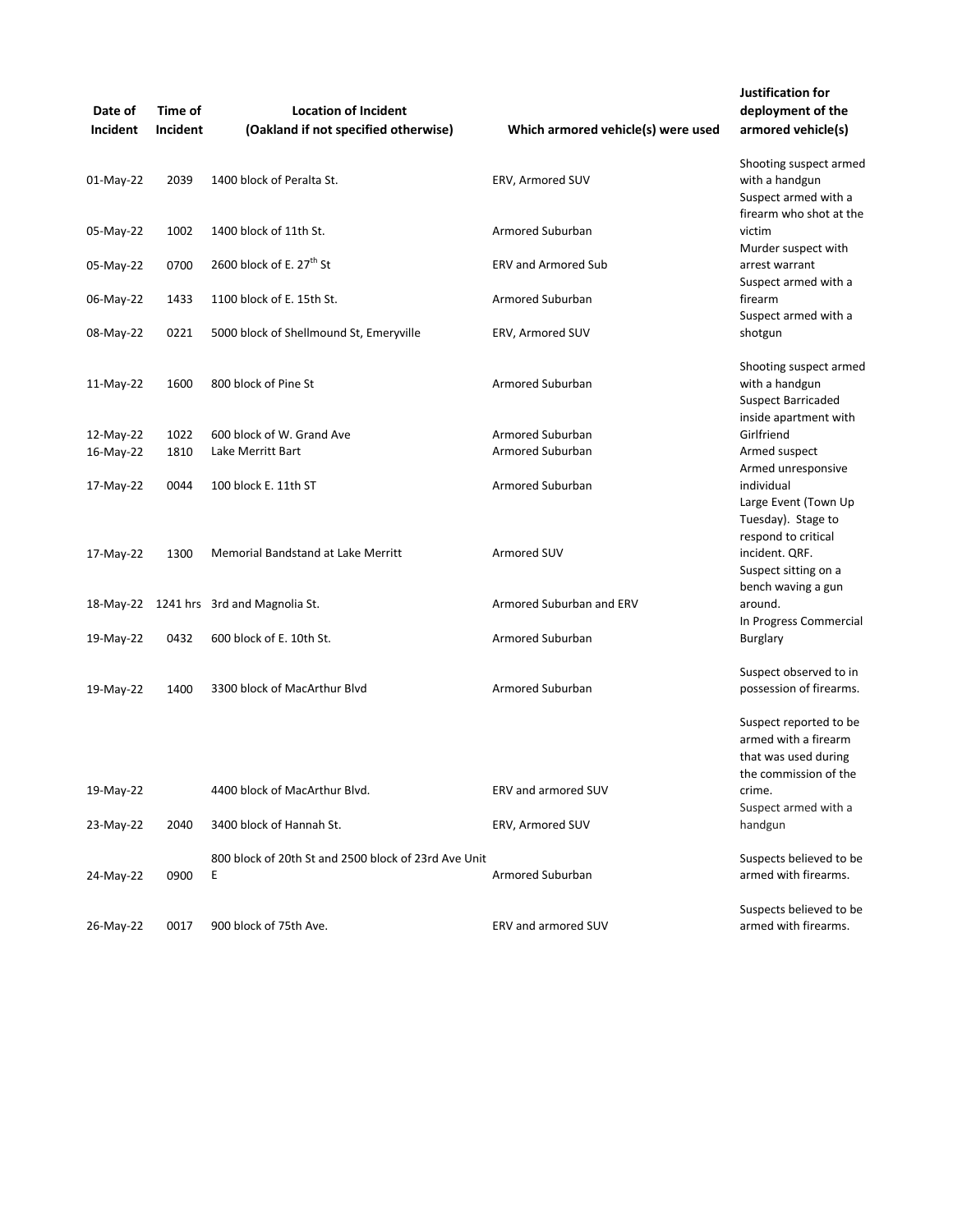| a reckless manner, and<br>potentially gaining<br>access to weapons,<br>tools, and technology<br>that might be used |
|--------------------------------------------------------------------------------------------------------------------|
|                                                                                                                    |
|                                                                                                                    |
|                                                                                                                    |
|                                                                                                                    |
|                                                                                                                    |
| against responding law                                                                                             |
| enforcement personnel,                                                                                             |
| or against the public at                                                                                           |
| large. The ERV operator                                                                                            |
| removed the ERV from                                                                                               |
| the garage at EMM and                                                                                              |
| transported it to BFO 1,                                                                                           |
| but did not leave the                                                                                              |
| City and was not utilized                                                                                          |
| during the subsequent                                                                                              |
|                                                                                                                    |
| Suspect armed with                                                                                                 |
|                                                                                                                    |
|                                                                                                                    |
| Violent forcible crime                                                                                             |
| suspect, believed armed                                                                                            |
| and dangerous                                                                                                      |
|                                                                                                                    |

Suspect brazenly stole marked OPD patrol vehicle with unknown